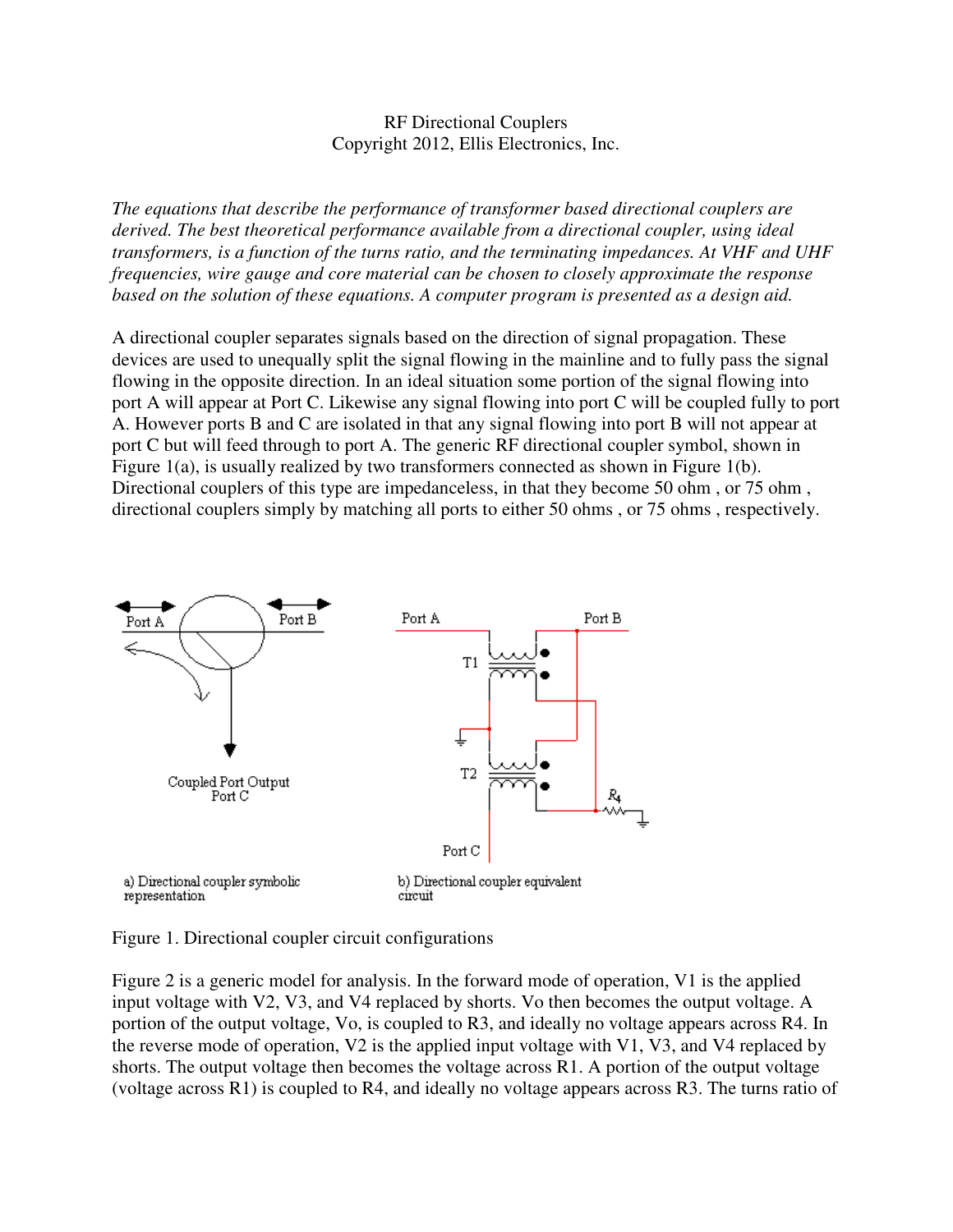T1 is 1:N1 where N1 is the secondary of the transformer T1. Similarly, the turns ratio of T2 is 1:N2 where N2 is the secondary of the transformer T2. The location of the dots beside the transformers denote that the voltage across the primary is in phase with the voltage across the secondary. Voltage sources are shown at all four ports because, by shorting each of the three voltages sources to ground, the input impedance of the port with the non-zero voltage source can be found from the nodal equations.



Figure 2. Nodal voltages and currents in a directional coupler

The equations shown in Figure 2 can be written down by inspection using ohm's law and Kirchhoff's voltage and current laws.

- 1. I1 is defined to be the current through R1.
- 2. The voltage across the primary of T1 is defined to be VL.
- 3. The voltage at Node 1 is defined to be Vo.

4. The current flowing through R2 is therefore the voltage across R2, divided by

```
R2, or (Vo-V2)/R2.
```
5. The voltage across the secondary of T1 is N1 times the voltage across the

primary of T1, or N1VL.

6. If the current through the primary of T1 is I1, then the current through the

secondary of T1 has to be I1/N1.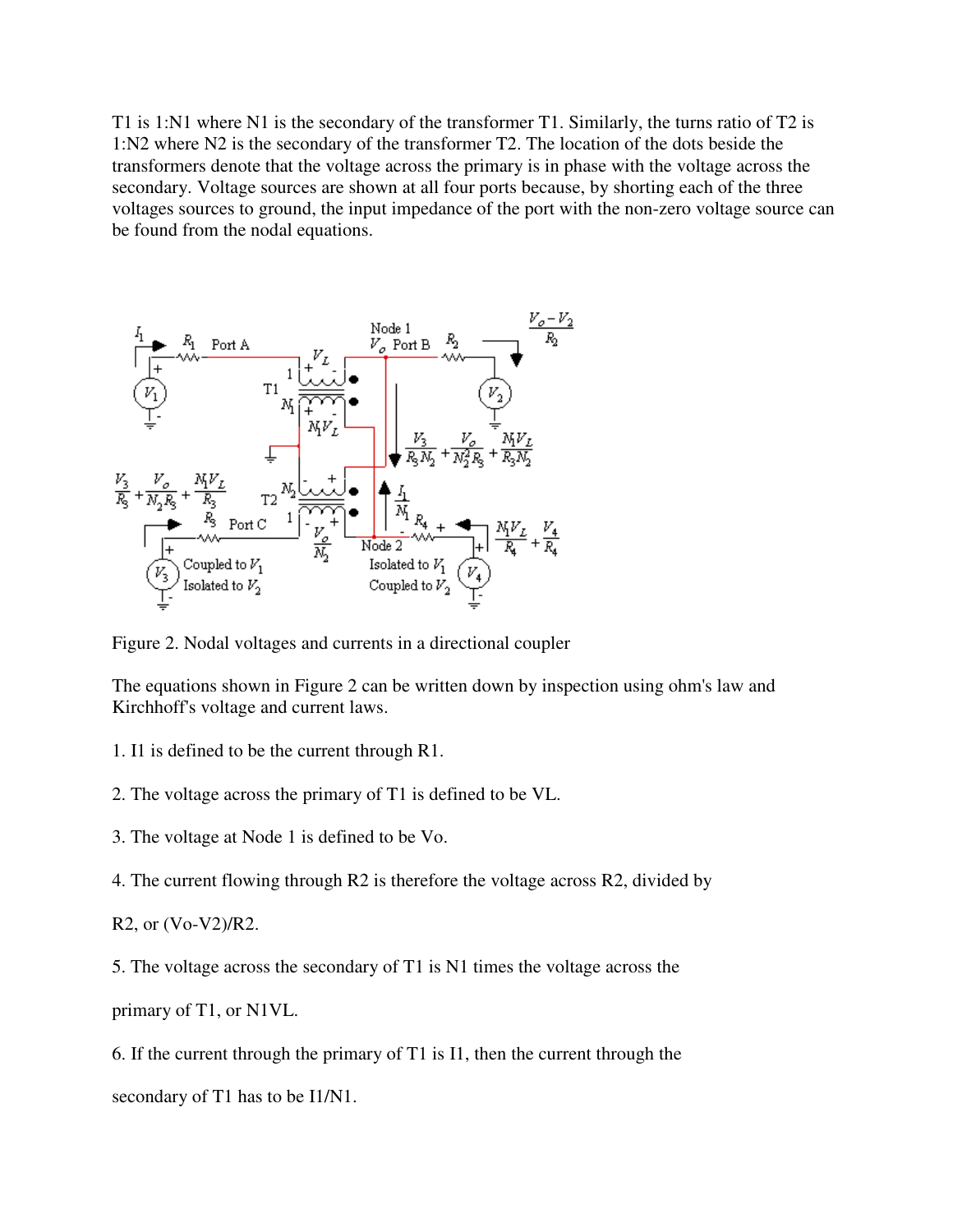7. The voltage across the secondary of T2 has already been denoted as Vo.

8. Therefore the voltage across the primary of T2 has to be Vo/N2.

9. The current through R3 has to be the sum of the voltages across R3 divided

by R3. These three voltages are V3, Vo/N2, and N1VL and they add since

they are all in phase. (If the solution to the equations shows otherwise, then

one of the currents will simply be negative indicating that it actually flows

in the opposite direction than initially assumed.) The current through R3

becomes  $V3/R3 + V_0/(N2R3) + N1VL/R3$ .

10. The current through the secondary of T2 has to be equal to the current through R3 divided by N2, or  $V3/(R3N2) + V_0/(N2N2R3) + N1VL/(R3N2)$ .

11. The current through R4 is equal to the voltage across R4, divided by R4. The voltages to the left and right of R4 are N1VL and V4, respectively. They add since they are in phase. Therefore the current through R4 is N1VL/R4+V4/R4.

Now the current flowing into Node 1 has to be equal to the currents flowing out of Node 1, therefore

$$
I_1 = \frac{V_3}{R_3 N_2} + \frac{V_o}{N_2^2 R_3} + \frac{N_1 V_L}{R_3 N_2} + \frac{V_o - V_2}{R_2}
$$
\n<sup>(1)</sup>

Also the currents flowing into Node 2 have to be equal to the current flowing out of Node 2, or,

$$
\frac{I_1}{M_1} = \frac{V_3}{R_3} + \frac{V_o}{N_2 R_3} + \frac{M V_L}{R_3} + \frac{M V_L}{R_4} + \frac{V_4}{R_4}
$$
\n(2)

It is necessary to eliminate the variable, VL, using the equation

$$
V_L = (V_1 - I_1 R_1 - V_o) \tag{3}
$$

Substituting equation (3) into (1) and (2) and rearranging terms, the final nodal equations become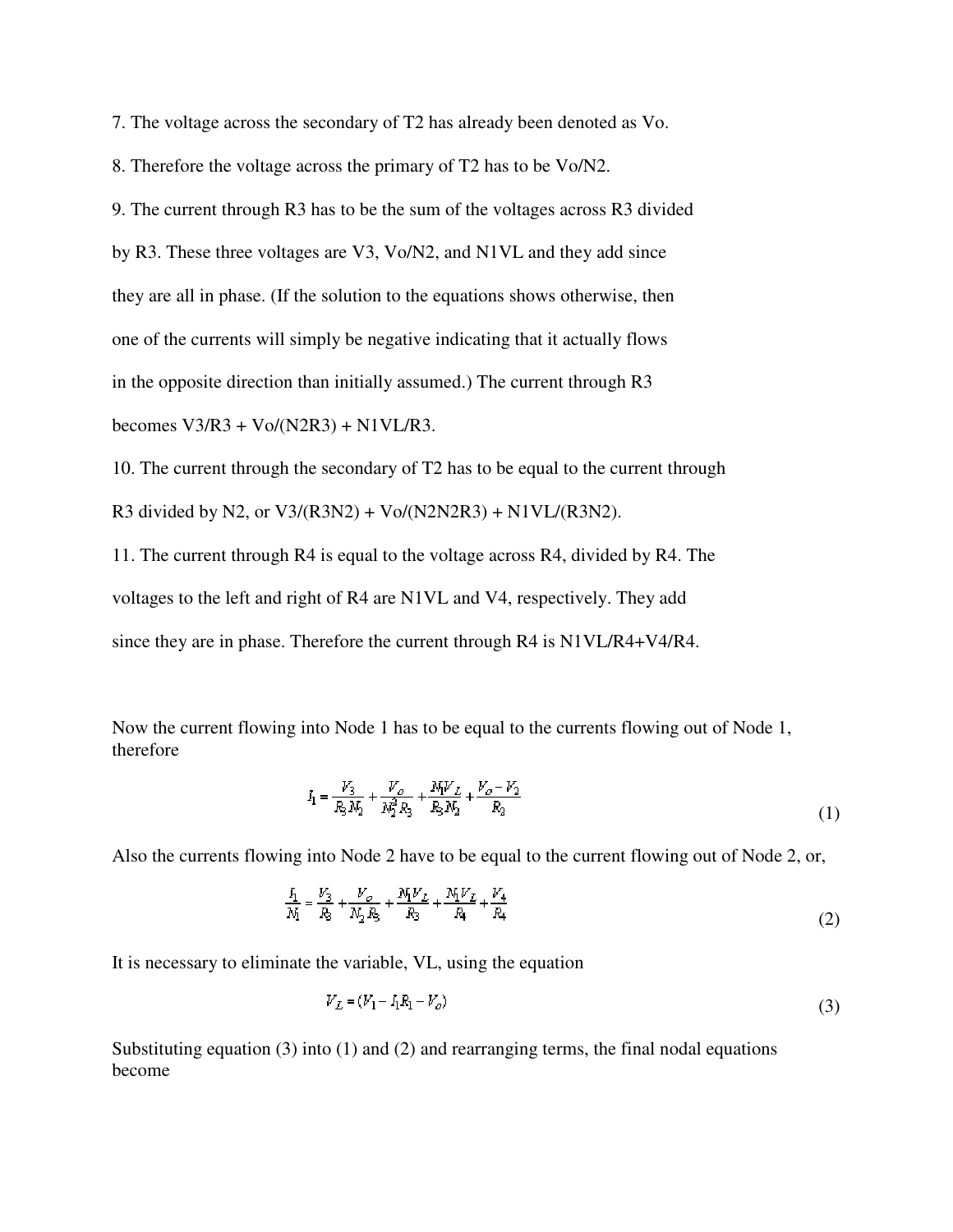$$
\frac{V_3}{R_3} + \frac{N_1 V_1}{R_3} + \frac{N_4 V_1}{R_4} + \frac{V_4}{R_4} + V_0 \left(\frac{1}{N_2 R_3} - \frac{N_1}{R_3} - \frac{N_1}{R_4}\right) = I_1 \left(\frac{1}{N_1} + \frac{N_1 R_1}{R_3} + \frac{N_1 R_1}{R_4}\right)
$$
(4)

and

$$
\frac{V_3}{R_3N_2} + \frac{N_1V_1}{R_3N_2} - \frac{V_2}{R_2} + V_o \left( \frac{1}{N_2^2R_3} - \frac{N_1}{R_3N_2} + \frac{1}{R_2} \right) = I_1 \left( 1 + \frac{N_1R_1}{R_3N_2} \right)
$$

(5)

Equations (4) and (5) are easily solved for Vo and I1 since V1, V2, V3, and V4 are known and only one is non-zero for a given analysis. From inspection of Figure 2, the input impedances at each port are given by

For 
$$
V_1 \neq 0
$$
,  $R_{in1} = \frac{V_L + V_o}{I_1}$  For  $V_3 \neq 0$ ,  $R_{in3} = \left(\frac{V_3}{\frac{V_3}{R_3} + \frac{V_o}{N_2 R_3} + \frac{M V_L}{R_3}}\right) - R_3$   
\nFor  $V_2 \neq 0$ ,  $R_{in2} = \frac{-V_o}{\frac{V_o - V_2}{R_2}}$  For  $V_4 \neq 0$ ,  $R_{in4} = \frac{M_1 V_L}{\frac{N_1 V_L}{R_4} + \frac{V_4}{R_4}}$  (6)

The return loss, RL, at port x (for  $x = 1,2,3$ , or 4) is given by

$$
RL_x = -20 \, \log \left( \left| \frac{R_x - R_{\text{max}}}{R_x + R_{\text{max}}} \right| \right) \tag{7}
$$

In the forward direction (V1 not equal to 0), from inspection of Figure 2 the loss at the various ports is given by

Forward insertion loss = 
$$
-20 \log \left( \frac{V_o}{\frac{R_2}{R_1 + R_2}} \right)
$$
 (8)

Forward coupled port loss = 
$$
-20\log\left(\frac{\frac{V_c}{N_2} + N_1 V_L}{\frac{R_2}{R_1 + R_2}}\right)
$$
(9)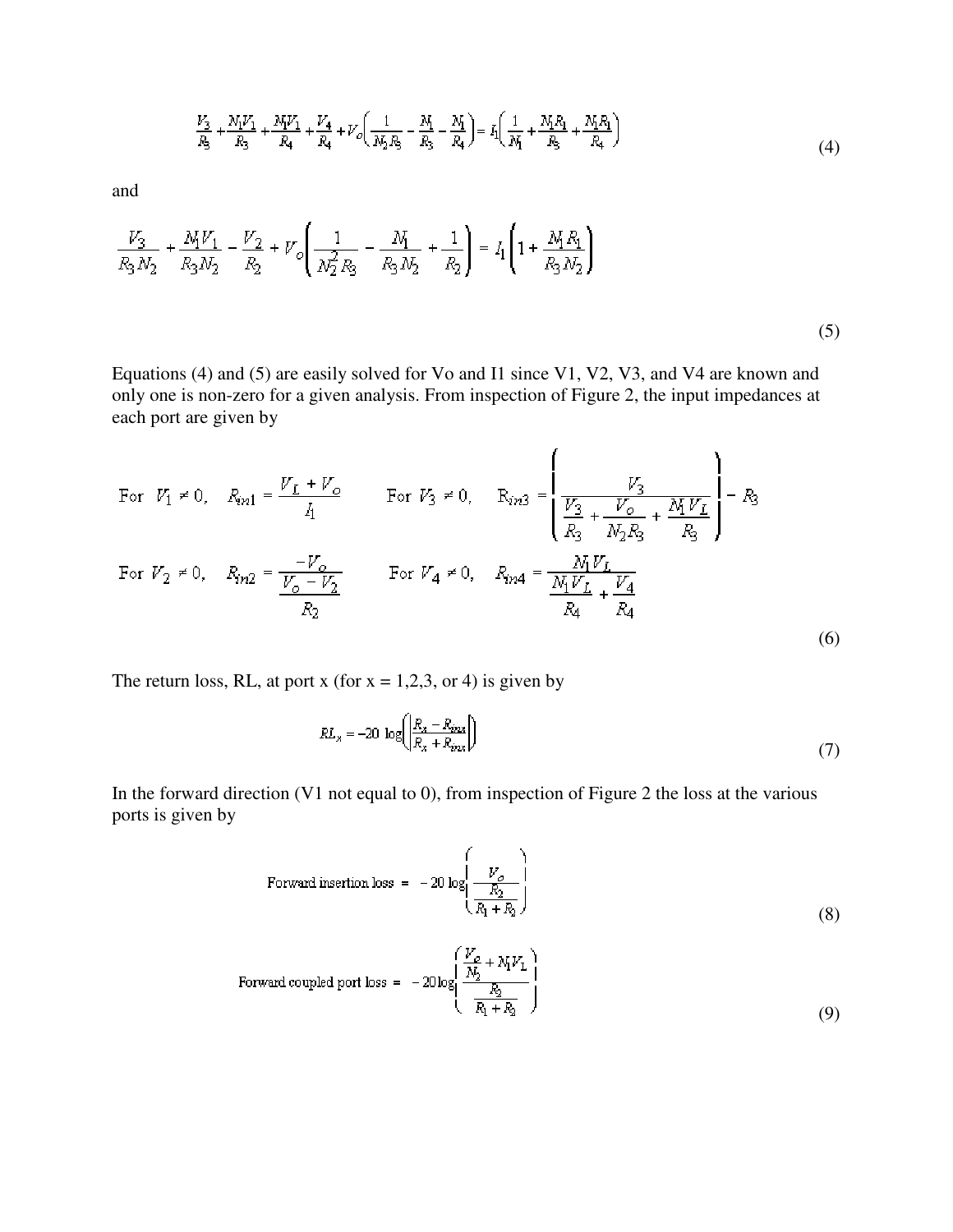Forward isolated port loss = 
$$
-20 \log \left( \frac{N_1 V_L}{\frac{R_2}{R_1 + R_2}} \right)
$$
 (10)

In the reverse direction  $(V2 \text{ not equal to } 0)$ , the loss at the various ports are given by

Reverse insertion loss = 
$$
-20 \log \left( \frac{\frac{1}{I_1 R_1}}{\frac{R_1}{R_1 + R_2}} \right)
$$
 (11)

Reverse coupled port loss = 
$$
-20 \log \left( \frac{N_1 V_L}{\frac{R_1}{R_1 + R_2}} \right)
$$
 (12)

Reverse isolated port loss = 
$$
-20\log\left(\frac{\frac{V_o}{N_2} + N_1V_L}{\frac{R_1}{R_1 + R_2}}\right)
$$
 (13)

Table 1 summarizes a portion of the design data that is available from the computer program based on the preceding equations. The return loss values in Table 1 are valid for any arbitrary characteristic impedance, Zo; therefore Table 1 can be used to design both 50 ohm and 75 ohm directional couplers. A turns ratio of 1.5 is achieved by 2 turns of wire on the primary, and 3 turns of wire on the secondary. Notice that the coupled port loss is very closely approximated by the equation

$$
Coupled Port Loss \approx 20 \log(N), \text{ for } N = N_1 = N_2 \text{ and } N \ge 2. \tag{14}
$$

The range of toroidal based directional couplers can span two decades of frequency and commonly covers the frequency range of 5 MHz to 1 GHz.

## Table 1

| N1   N2 |  |                                    | Insertion Coupled Input |                                               | Output            | $ $ Coupled Port $ $ |  |
|---------|--|------------------------------------|-------------------------|-----------------------------------------------|-------------------|----------------------|--|
|         |  | Loss                               |                         | Port Loss Return Loss Return Loss Return Loss |                   |                      |  |
|         |  | $\ 1.0\ 1.0\ $ 7.96 dB $\ 1.94$ dB |                         | $\parallel$ 14.0 dB                           | 14.0 dB           | 14.0 dB              |  |
|         |  | $\ 1.5\ 1.5\ 2.60$ dB $\ 3.94$ dB  |                         | $\parallel$ 15.7 dB                           | $15.7 \text{ dB}$ | $15.7 \text{ dB}$    |  |
|         |  | $\ 2.0\ 2.0\ 1.29$ dB $\ 6.15$ dB  |                         | 19.4 dB                                       | 19.4 dB           | 19.4 dB              |  |

## Directional coupler loss as a function of turns ratio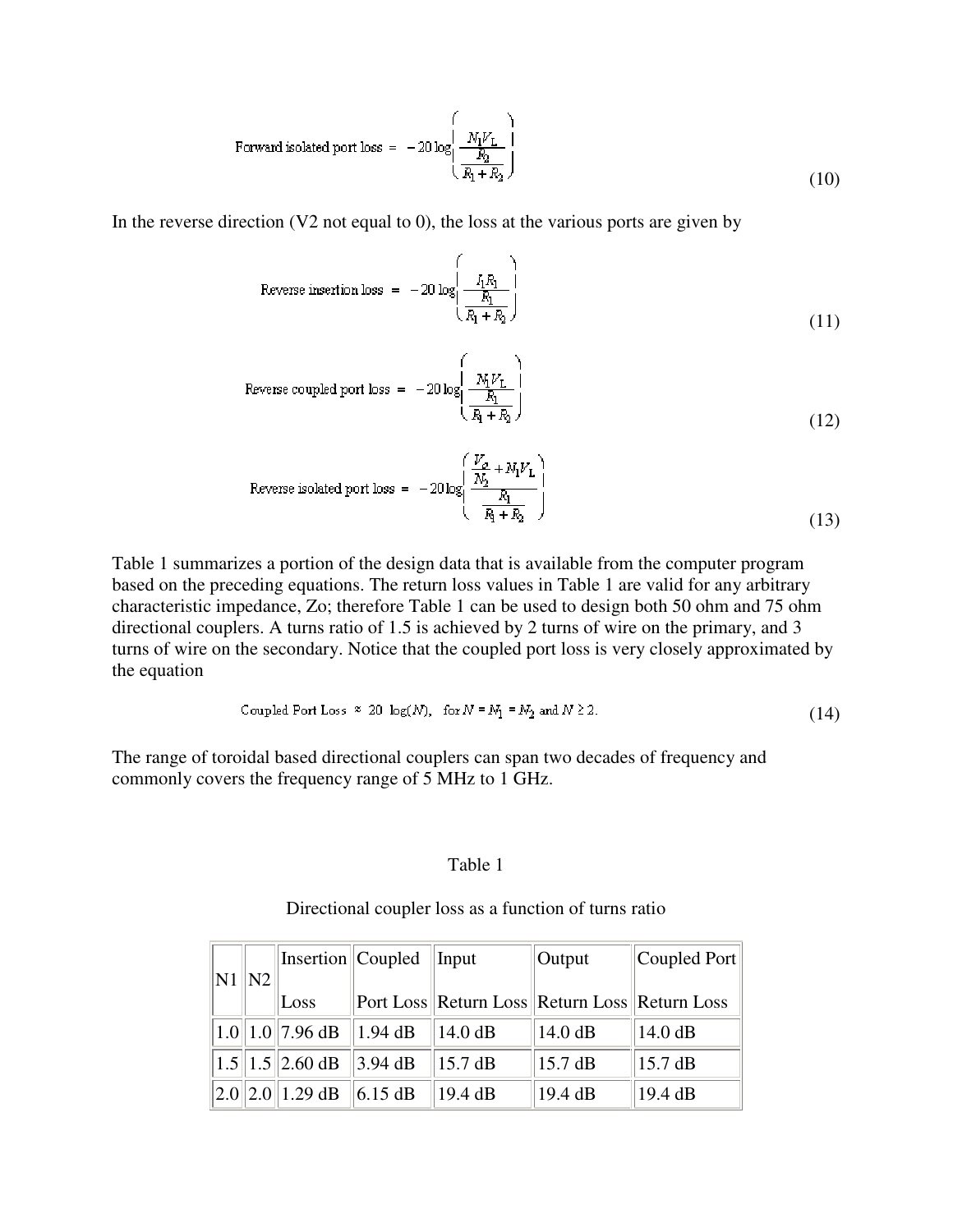|     | $2.5$   2.5  0.78 dB          | 8.01 dB   | 22.7 dB           | 22.7 dB   | 22.7 dB   |
|-----|-------------------------------|-----------|-------------------|-----------|-----------|
|     | $2.5$   3.0  0.65 dB          | 8.76 dB   | 26.1 dB           | 22.6 dB   | 22.6 dB   |
|     | $3.0$   2.5  0.65 dB          | 8.76 dB   | 22.6 dB           | $26.1$ dB | $26.1$ dB |
|     | $3.0$   3.0  0.52 dB          | 9.57 dB   | $25.6 \text{ dB}$ | 25.6 dB   | 25.6 dB   |
|     | $3.0$   3.5  0.45 dB          | $10.2$ dB | 28.4 dB           | 25.6 dB   | 25.6 dB   |
|     | $3.5$   3.0  0.44 dB          | $10.2$ dB | 25.6 dB           | 28.4 dB   | 28.4 dB   |
| 3.5 | $ 3.5 0.38$ dB                | 10.9 dB   | 28.2 dB           | 28.2 dB   | 28.2 dB   |
| 3.5 | $\ 4.0\ 0.33$ dB              | 11.5 dB   | 30.6 dB           | 28.2 dB   | 28.2 dB   |
| 4.0 | $3.5 \,   0.33 \,  $ dB       | $11.5$ dB | 28.2 dB           | 30.6 dB   | 30.6 dB   |
|     | $4.0$    $4.0$    $0.28$ dB   | 12.1 dB   | $30.4$ dB         | 30.4 dB   | 30.4 dB   |
|     | $4.0$   5.0  0.23 dB          | 13.0 dB   | 34.6 dB           | 30.5 dB   | 30.5 dB   |
|     | $5.0$   4.0  0.23 dB          | 13.0 dB   | 30.5 dB           | 34.6 dB   | 34.6 dB   |
|     | $5.0$    $5.0$    $0.18$ dB   | 14.0 dB   | 34.2 dB           | 34.2 dB   | 34.2 dB   |
|     | $5.0$ 6.0 0.15 dB             | 14.7 dB   | $37.5 \text{ dB}$ | 34.2 dB   | 34.2 dB   |
|     | 6.0 $\vert 5.0 \vert 0.15$ dB | 14.7 dB   | 34.2 dB           | 37.5 dB   | 37.5 dB   |
|     | 6.0 $ 6.0 0.12$ dB            | 15.6 dB   | $37.3 \text{ dB}$ | 37.3 dB   | 37.3 dB   |
| 6.0 | $ 7.0 0.11$ dB                | 16.2 dB   | 40.1 dB           | 37.3 dB   | 37.3 dB   |
|     | $7.0\,6.0\,0.11$ dB           | 16.2 dB   | 37.3 dB           | $40.1$ dB | $40.1$ dB |
|     | $7.0$   7.0  0.09 dB          | 16.9 dB   | 39.9 dB           | 39.9 dB   | 39.9 dB   |



Figure 3. Transformer-type 3.5 dB power splitter.  $R = 75$  for a 75 ohm system.

As the turns ratio of T1 and T2 approach  $N1 = 1$  and  $N2 = 1$ , the directional coupler does not degenerate into a 3 dB splitter. If a coupled port loss of 3.5 dB - 5 dB is desired, the splitter configuration shown in Figure 3 should be used. This basic splitter achieves 3.5 dB loss on each port. A resistive pi-pad on the output port defined as the coupled port can give an additional 0- 1.5 dB, or more, attenuation. The capacitor, C, is typically on the order of 1 pF and improves return loss.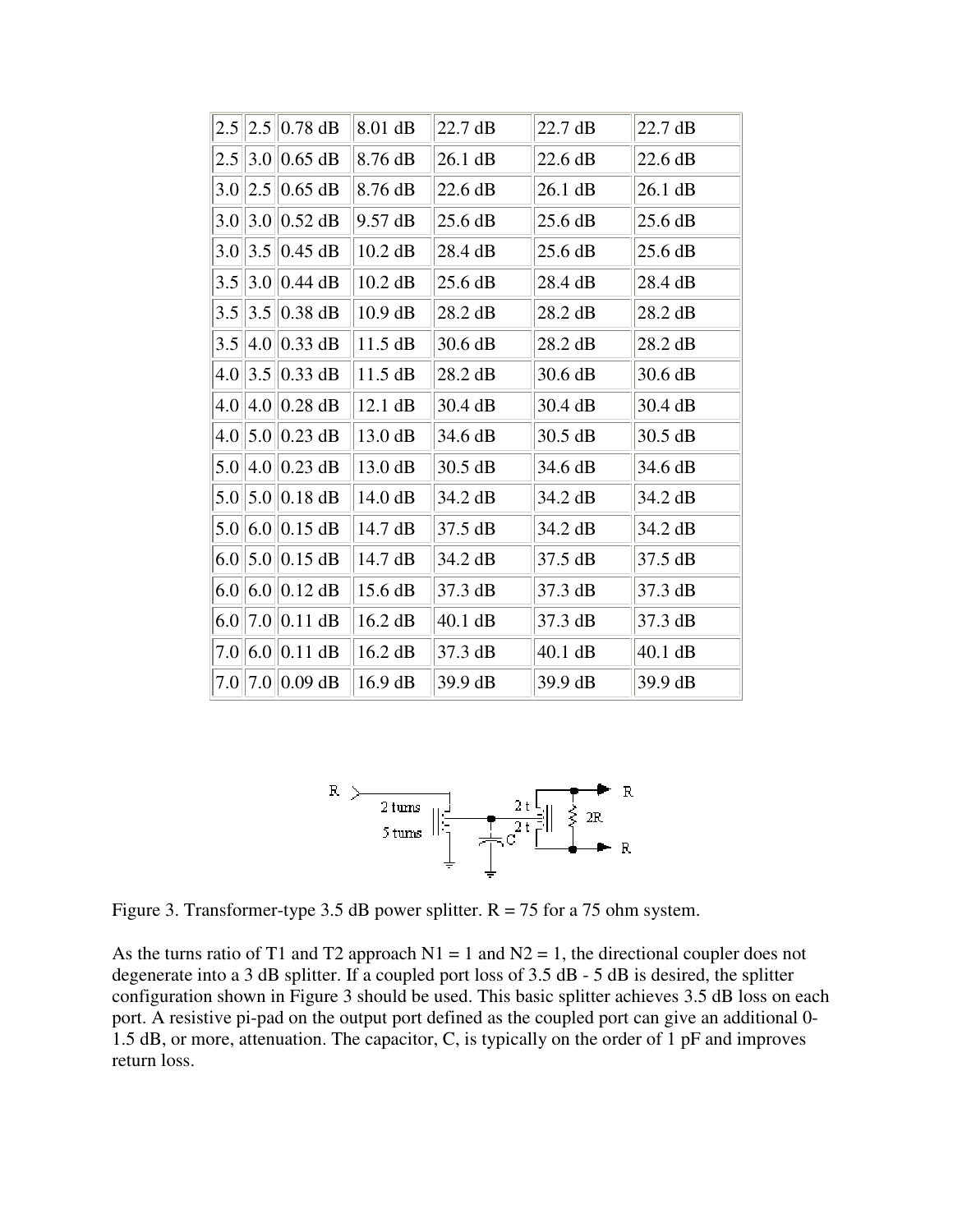The ferrite binocular in Figure 4 can be used to realize both the T1 and T2 transformers on a single twin hole ferrite core. Low frequency response is dictated by the ferrite material characteristics. High frequency response is partially governed by total wire length, since the core effects are no longer dominant near the high frequency end (2). Interwinding capacitance, leakage inductance, copper losses and transformer coupling below unity  $(k < 1)$  also degrade high-end performance. Small shunt capacitances to ground at the coupler ports can be used to improve match and directivity at the expense of bandwidth. At higher frequencies, lead length must be kept to a minimum to limit parasitic inductance. To achieve broadband performance, ground connection lengths must be minimized.



Figure 4. A 10 dB directional coupler.

Increasing the number of turns on the primary is limited by the number of wires that can fit through the core. For Figure 4, a turns ratio of 6:2, instead or 3:1, can give superior results for a given frequency range. (The number of turns is determined by the number of times that the wire is threaded through the center of the core even though it may not make a complete 360 degree turn.) High frequency response increases as core size and wire diameter decrease.

The response of the directional coupler can vary dramatically depending on the interleaving of the primary and the secondary coils. If possible, intersperse the secondary windings with turns from the primary. Designers will often set the spacings of the primary and secondary coils to optimize certain design parameters. The insertion loss at high frequencies can be decreased in the main path at the expense of high frequency response on the coupled port by loosely coupling the primary and the secondary coils of T2 so that less high frequency energy is coupled to the coupled port. Changing the diameter of the primary wire relative to the secondary changes the coupling by tenths of a dB (3). Using heavier gauge magnet wire for the primaries reduces mainline insertion loss and improves power-handling capability. The isolated port should connect to a good Zo ohm load impedance, such as a small chip resistor. A small capacitor in the range of 0.5 - 2 pF can be connected in parallel with this resistor to improve directivity.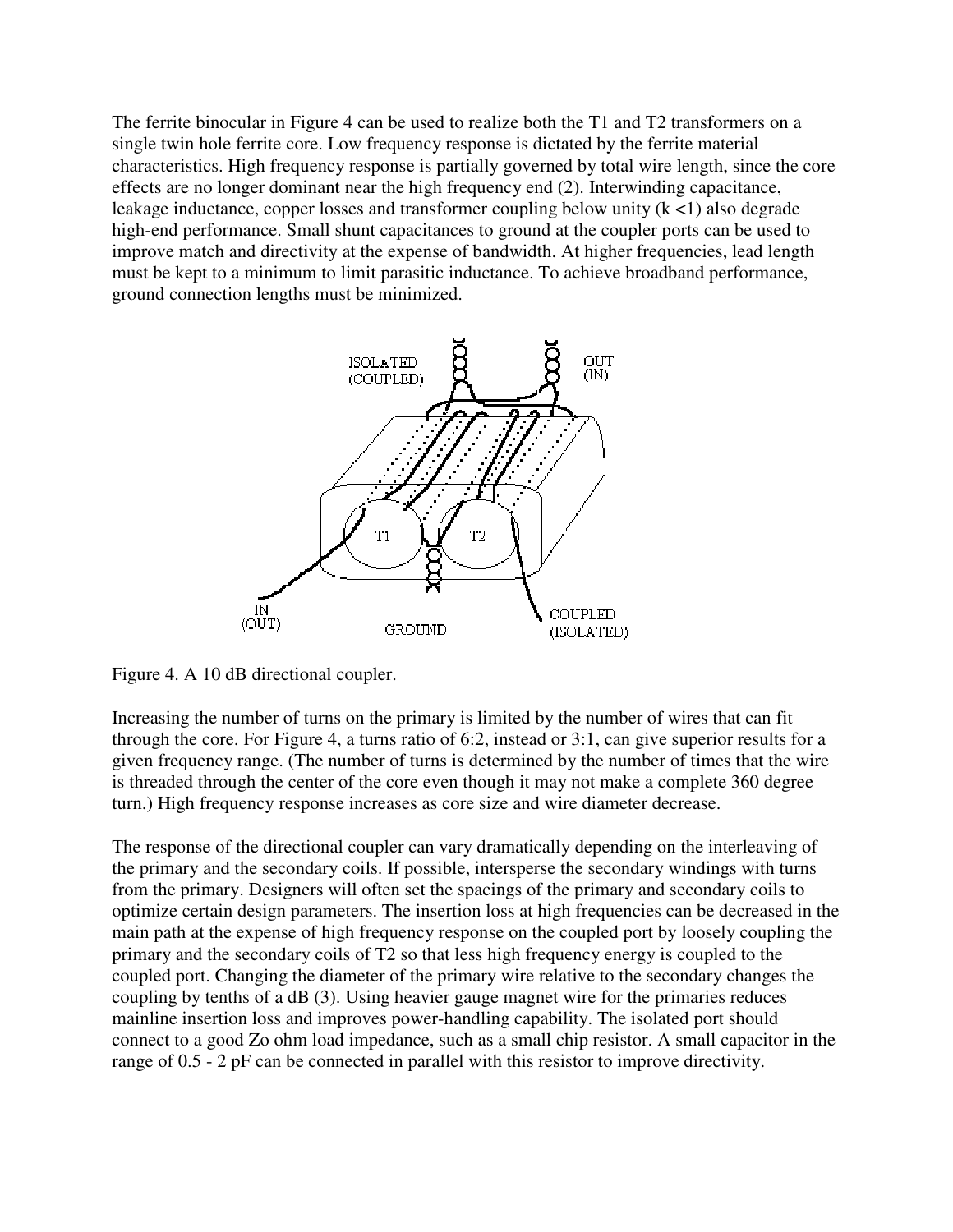A response typical for the coupled port is shown in Figure 5 using a Fair-Rite core and magnet wire. The coupled port frequency response is flat within  $\pm 0.5$  dB from less than 50 MHz to 900 MHz.

McWhorter provides other examples using different materials (2). A 10 dB coupler was fabricated on a Siemens B62152-A0008-X030 core. Each primary consisted of one turn of #33 magnet wire. Each secondary consisted of three turns of #38 magnet wire. This coupler was used in a CW environment with excellent performance in the 10-1000 MHz band.

Two Micrometals T25-0 phenolic toroids were used to create a 20 dB coupler for use in the 500- 2200 MHz band. Each primary consisted of one turn of #32 silver-coated Teflon-insulated magnet wire. Each secondary consisted of 10 turns of #36 Formvar-coated magnet wire.

A computer program is presented as an aid in designing transformer based directional couplers. It is provided in a DOS BASIC version (with source), a DOS Visual Basic version, and in a Windows Visual Basic version. The program solves the equations derived in this article for arbitrary termination impedances and arbitrary turns ratios. A sample output screen is given in Figure 6 for a directional coupler terminated in 75  $\Omega$  on all ports and with a turns ratio of 5:1 for both T1 and T2.

The computer program will accept turns ratios for T1 and T2 that are greater than unity, less than unity, or negative. A turns ratio of 0.5 would indicate 2 turns on the primary for every turn of the secondary. A negative turns ratio would indicate that the user desires to reverse the polarity of the secondary of the transformer relative to the definition given in Figure 2. As can be seen from Figure 6, the return loss of a directional coupler theoretically never provides a perfect match. The total input power into the directional coupler is computed and compared to the sum of the power flowing out of the remaining three ports as a check on the accuracy of the computations.

The equations derived in this article apply equally to both the  $0^{\circ}$  and the 180 $^{\circ}$  directional coupler. These couplers are shown in Figure 7. The phase of the coupled port depends only on which end of the directional coupler is defined as the input.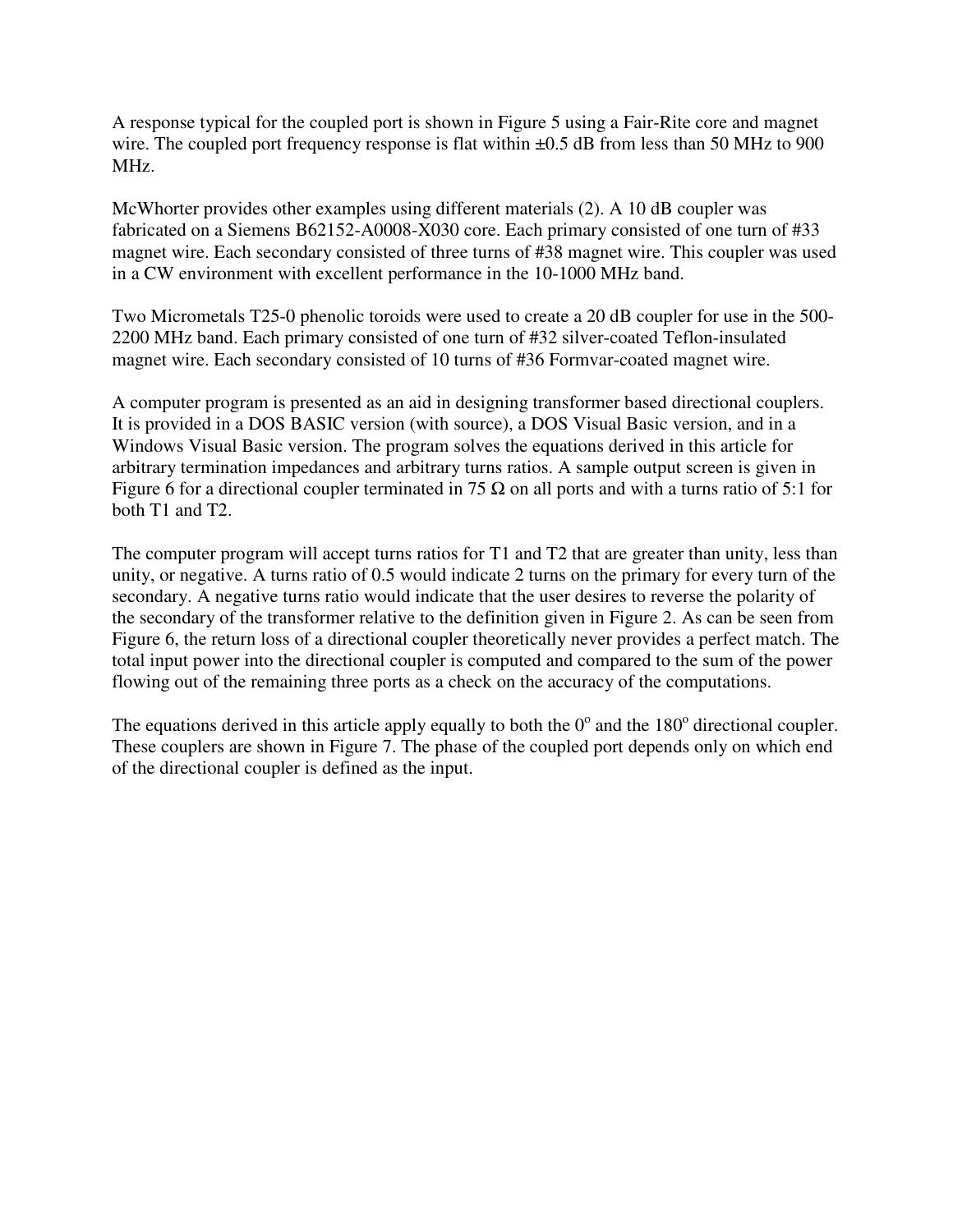| CH1 $S_{21}$ &M $log MAG$ 2 dB/ REF -13.5 |  |              |  |  |  |  |  |                        |
|-------------------------------------------|--|--------------|--|--|--|--|--|------------------------|
|                                           |  |              |  |  |  |  |  |                        |
|                                           |  |              |  |  |  |  |  |                        |
|                                           |  |              |  |  |  |  |  |                        |
|                                           |  |              |  |  |  |  |  |                        |
|                                           |  |              |  |  |  |  |  |                        |
|                                           |  |              |  |  |  |  |  |                        |
|                                           |  |              |  |  |  |  |  |                        |
|                                           |  |              |  |  |  |  |  |                        |
|                                           |  |              |  |  |  |  |  |                        |
|                                           |  |              |  |  |  |  |  |                        |
| <b>START</b>                              |  | .300 000 MHz |  |  |  |  |  | STOP 1 000.000 000 MHz |

Figure 5. Typical coupled port response.

```
R1 = 175 J
              R2 = 175 J
                             R3 = [75 ]
                                           R4 = 175 J
                                                        NI = ISJ N2 = E5
                                                                              \mathbf{J}Rin =[ 72.11765
                             J.
                                  Input Return Loss =
                                                                [ 34.16703 dB]
Rout =[ 77.99755
                                                                1.34.16704 dB]
                             \mathbf{I}Output Return Loss =
Rooupled = I.72.11765\mathbf{J}Coupled Port Return Loss = 1.34.16705 dB]
Risolated = [77.99755]\mathbf{I}Isolated Port Return Loss = [ 34.16704 dB]
Output Voltage =
                           L .4898041
                                         JTotal Input Power = [ 3.332054E-03 ]
                                         JTotal Output Power =[ 3.332054E-03 ]
Reverse Output Voltage = [ .4898041
Coupled Voltage =[ 9.995982E-02]
Reverse Coupled Voltage = [ 9.995996E-02]
Isolated Voltage =[ 1.998995E-03]
Reverse Isolated Voltage = [1.999256E-03]
                                I .1789969 dB
Insertion Loss =J
                                I .1789974 dB
Reverse Insertion Loss =\mathbf{I}Coupled Port Loss =[ 13.98644 dB
                                                   J
Reverse Coupled Port Loss =
                                [ 13.98643 dB
                                                   J
                                E 47.97535 dB
Isolated Port Loss =
                                                   J
Reverse Isolated Port Loss =
                                E 47.97422 dB
                                                   J
 Calculate
                     Print
                                     Information
                                                                     Quit
```
Figure 6. Sample design output screen